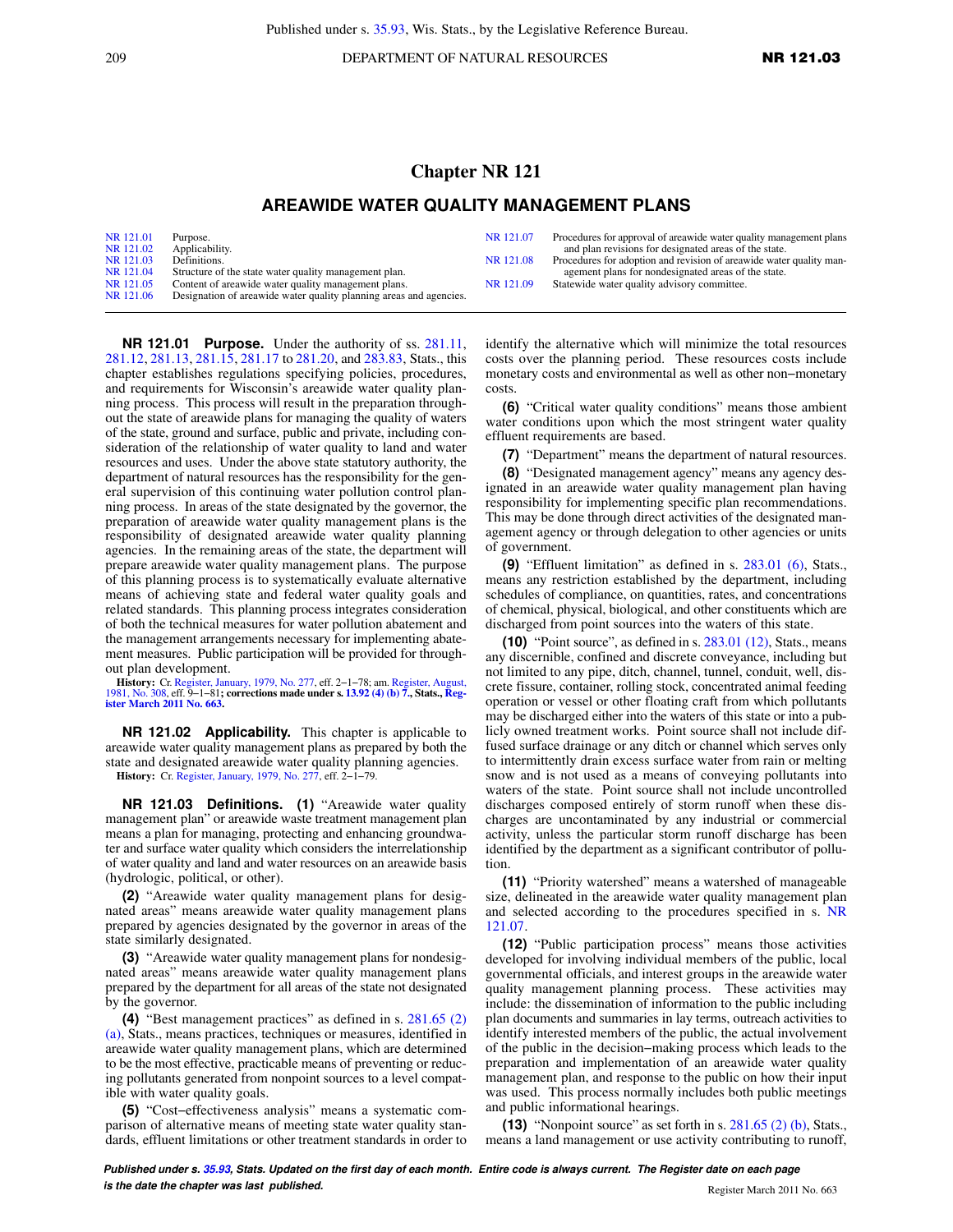**(14)** "Residual wastes" means waste materials resulting from the treatment of wastes or wastewater.

**(15)** "Sewer service area" means that area presently served and anticipated to be served by a sewage collection system.

**(16)** "Total maximum daily load" means the amount of pollutants specified as a function of one or more water quality parameters, that can be discharged per day into a water quality limited segment and still insure attainment of the applicable water quality standard. There are 4 components to the total maximum daily load: point source allocation, nonpoint source allocation, reserve capacity and margin of safety.

**(17)** "Waste load allocation" means the assignment of a portion of the total maximum daily load to each of the discharges to a water quality limited segment, such that the summation of these individual loadings does not exceed the total maximum daily load.

**(18)** "Water pollution", as defined in s. [283.01 \(14\),](https://docs.legis.wisconsin.gov/document/statutes/283.01(14)) Stats., means man−made or man−induced alteration of the chemical, physical, biological or radiological integrity of water.

**(19)** "Water quality standards" means standards established by the department pursuant to s. [281.15,](https://docs.legis.wisconsin.gov/document/statutes/281.15) Stats., of the physical, chemical or biological characteristics or both of a water which must be maintained to make it suitable for specified uses.

**(20)** "Water quality limited segment" means any area or portion of a stream which will not meet the established water quality standard with application of only categorical effluent limitations to all point sources.

**(21)** "Watershed" means a hydrologically related land unit delineated for the purpose of instituting water quality management activities. Generally, the maximum size of a watershed should not exceed 200,000 acres.

**History:** Cr. [Register, January, 1979, No. 277](https://docs.legis.wisconsin.gov/document/register/277/B/toc), eff. 2−1−79; am. (1), (19) and (20), r. and recr. (6), r. (10), renum. (11) and (12) to be (10) and (11), renum. (13) to be (12) and am., cr. (13), [Register, August, 1981, No. 308,](https://docs.legis.wisconsin.gov/document/register/308/B/toc) eff. 9−1−81; **corrections in (4), (9), (10), (11), (13), (18), (19) made under s. [13.92 \(4\) \(b\) 7.,](https://docs.legis.wisconsin.gov/document/statutes/13.92(4)(b)7.) Stats., [Register March](https://docs.legis.wisconsin.gov/document/register/663/B/toc) [2011 No. 663.](https://docs.legis.wisconsin.gov/document/register/663/B/toc)**

**NR 121.04 Structure of the state water quality management plan. (1)** The state continuing process required under s. [283.83](https://docs.legis.wisconsin.gov/document/statutes/283.83), Stats., consists of the development of, and regular review and revision of the state water quality management plan.

**(2)** The state water quality management plan consists of:

(a) Areawide water quality management plans for areas designated by the governor and prepared by agencies similarly designated.

(b) Areawide water quality management plans for nondesignated areas prepared by the department for the remainder of the state.

(c) A document describing the state's areawide water quality management planning process. This document shall describe the interrelationship among the various elements in the planning process. These elements include:

1. Areawide water quality management plans for designated and nondesignated areas of the state.

2. Topical studies which analyze water quality policies or issues of statewide concern.

3. Procedures for intergovernmental cooperation.

4. Procedures and mechanisms for plan implementation including:

a. Water quality standards and procedures for their revision.

b. Effluent limitations and waste load allocations required to meet water quality standards.

c. An inventory and priority ranking of wastewater treatment plant construction needs for the purpose of distributing state and federal grant funds.

d. Controls for the disposition of residual wastes from wastewater treatment processes.

e. Best management practices for nonpoint sources of water pollution.

5. Procedures for plan revision.

6. Procedures for public participation.

**History:** Cr. [Register, January, 1979, No. 277,](https://docs.legis.wisconsin.gov/document/register/277/B/toc) eff. 2–1–79; am. (2) (c) 1., [Register,](https://docs.legis.wisconsin.gov/document/register/308/B/toc) [August, 1981, No. 308,](https://docs.legis.wisconsin.gov/document/register/308/B/toc) eff. 9–1–81; **correction in (1) made under s. [13.92 \(4\) \(b\)](https://docs.legis.wisconsin.gov/document/statutes/13.92(4)(b))**, **Stats., [Register March 2011 No. 663.](https://docs.legis.wisconsin.gov/document/register/663/B/toc)**

**NR 121.05 Content of areawide water quality management plans. (1)** Subject to sub. [\(2\)](https://docs.legis.wisconsin.gov/document/administrativecode/NR%20121.05(2)), the following elements shall be included in each areawide water quality management plan prepared or approved by the department.

(a) *Planning area boundaries.* The delineation in map form of the area for which the plan is being prepared.

(b) *Water quality assessment.* An assessment of existing and potential water quality problems within the planning area including a general assessment of both point and nonpoint sources of pollution contributing to the problems.

(c) *Inventories and forecasts.* 1. An inventory of municipal and industrial source of pollutants.

2. Current demographic and economic growth data.

3. Population forecasts for 20 years in 5−year increments developed in the following manner:

a. The state population forecast for the state water quality management plan shall be consistent with that generated by the Wisconsin department of administration (DOA) and with the forecast provided by the U.S. department of commerce, bureau of economic analysis (BEA).

b. Single county forecasts prepared by multi−county regional planning agencies (established in s. [66.0309,](https://docs.legis.wisconsin.gov/document/statutes/66.0309) Stats.) for the purpose of areawide water quality management planning shall be consistent with the range of the regional forecast generated by DOA. Single county forecasts prepared by single county planning agencies shall be expressed within the range of the county forecast generated by DOA. Single county forecasts inconsistent with the range of DOA regional forecasts and single family [county] forecasts falling outside of the range provided by DOA may be used if special approval is obtained from the natural resources board.

**Note:** Due to an apparent error, "family" was substituted for "county" in Natural Resources Board Order No. WQ−55−80, which amended subd. 1. b.

c. The population forecasting methodology used by designated regional or county planning agencies to apportion county forecasts to minor civil divisions (MCD) and individual sewer service areas shall be consistent with standards developed by DOA. If these agencies do not prepare MCD forecasts, the department will request that DOA do so. If DOA chooses not to prepare MCD forecasts, the department will do so.

4. Existing and projected land use patterns including the delineation of sewer service areas as described in par. [\(g\).](https://docs.legis.wisconsin.gov/document/administrativecode/NR%20121.05(1)(g))

(d) *Water quality standards.* Applicable state water quality standards and any suggested revision of such water quality standards.

(e) *Total maximum daily loads.* For each water quality limited segment, the total allowable maximum daily load of pollutants during critical water quality conditions for each specific water quality criterion being violated or expected to be violated.

(f) *Waste load allocations.* For each water quality limited segment, the individual load allocation for point sources of pollutants for the 5−year period following plan preparation.

(g) *Nonindustrial wastewater treatment and collection system plan.* 1. The most cost−effective regional wastewater systems for all urban areas shall be identified over a 20−year planning period based upon an analysis of alternative waste treatment system configurations. Wherever possible, applicable recommendations of approved facility plans shall be used to determine the urban area's treatment needs. This analysis shall be consistent with s[. N](https://docs.legis.wisconsin.gov/document/administrativecode/NR%20110.09)R

**Published under s. [35.93,](https://docs.legis.wisconsin.gov/document/statutes/35.93) Stats. Updated on the first day of each month. Entire code is always current. The Register date on each page is the date the chapter was last published.** Register March 2011 No. 663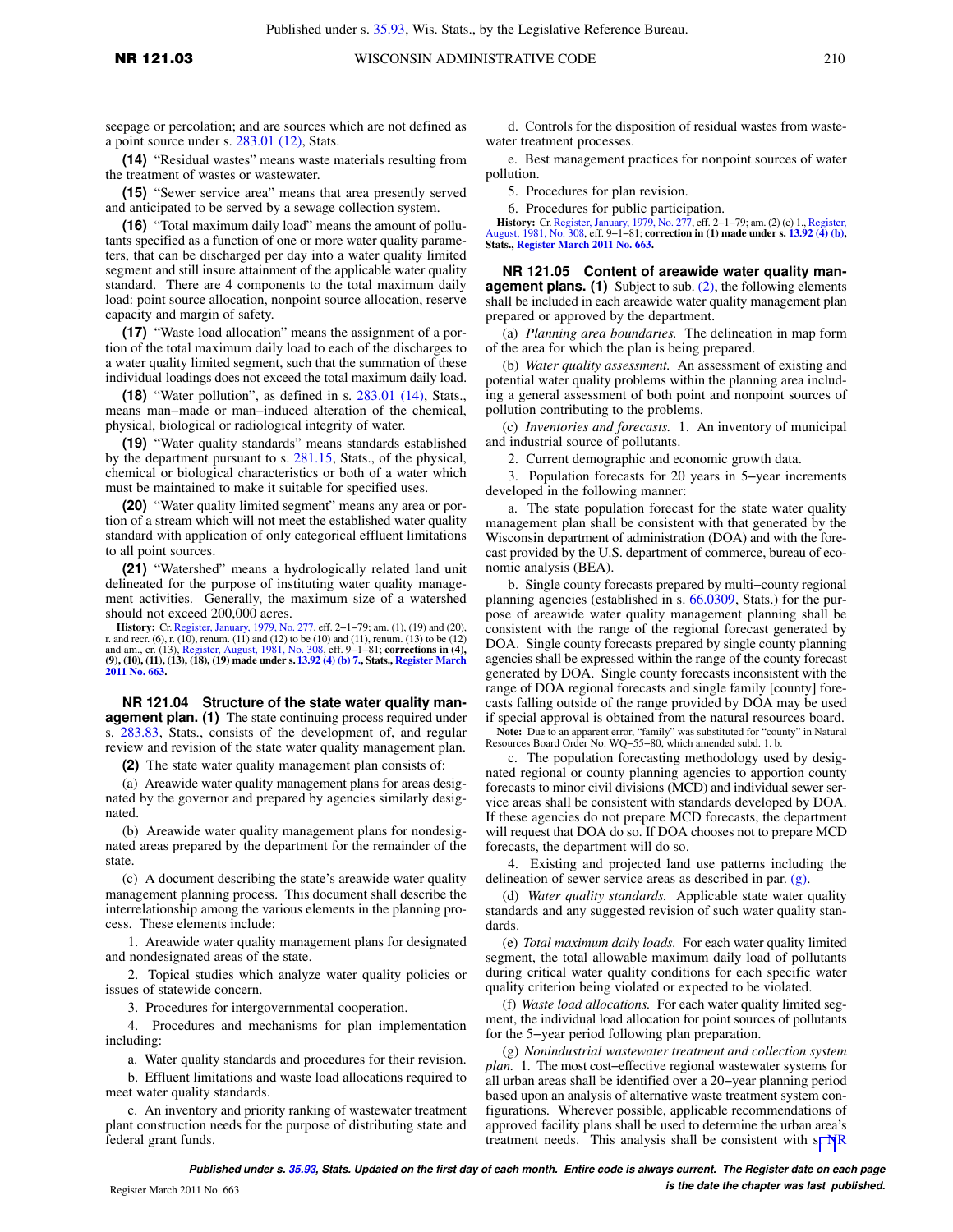[110.09](https://docs.legis.wisconsin.gov/document/administrativecode/NR%20110.09), and shall include a cost−effectiveness analysis of regional versus individual treatment plants for the outlying areas including subsurface waste disposal systems. Water quality and other environmental impacts shall be considered.

2. Sewage collection system needs shall be identified through the delineation of a sewer service area for existing and proposed treatment systems for the 20−year planning period such that:

a. The sewer service area is determined in such a fashion as to promote cost−effective and environmentally sound waste collection and treatment.

b. The sewer service areas are delineated based on a 20−year population forecast approved by the department, and municipally approved population density standards.

c. Major areas unsuitable for the installation of waste treatment systems because of physical or environmental constraints are to be excluded from the service area. Areas to be considered for exclusion from the sewer service area because of the potential for adverse impacts on the quality of the waters of the state from both point and nonpoint sources of pollution include but are not limited to wetlands, shorelands, floodways and floodplains, steep slopes, highly erodible soils and other limiting soil types, groundwater recharge areas, and other such physical constraints.

d. Ten−year service area boundaries may also be included in addition to the 20−year sewer service boundaries.

3. The plan shall include criteria for the construction of future treatment systems within the areawide planning area. These criteria shall be consistent with, but may be more specific or restrictive than those contained in s. [NR 110.08 \(5\)](https://docs.legis.wisconsin.gov/document/administrativecode/NR%20110.08(5)), if warranted by regional and local considerations.

4. For nondesignated areas of the state, a detailed identification of the regional waste treatment system, including the delineation of sewer service areas will be carried out for selected urban areas within standard metropolitan statistical areas and for urban areas with a population of over 10,000.

a. The preparation of the plan will be carried out if possible by a local planning agency under contract with the department.

b. A local policy advisory committee made up of representatives of the various local units of government in the planning area shall be established, or an existing body used, to assist the department in the preparation of the plan and to act in an advisory role to the department in matters concerning the implementation of the plan.

(h) *Industrial waste treatment system needs.* The anticipated industrial point source waste load reductions required to attain and maintain applicable water quality standards and effluent limitations for at least a 20−year planning period.

(i) *Nonpoint source control needs.* 1. The best management practices needed to produce a basic level of control of nonpoint source of pollutants throughout the planning area shall be identified and evaluated. Watersheds will be identified in the plan and the general water quality problems for each assessed.

2. Priority watershed plans shall be prepared for [on] a priority basis by the department and applicable designated agencies. The contents of priority watershed plans are described in s. [NR](https://docs.legis.wisconsin.gov/document/administrativecode/NR%20120.08) [120.08.](https://docs.legis.wisconsin.gov/document/administrativecode/NR%20120.08)

**Note:** Due to an apparent error "for" was substituted for "on" in Natural Resources Board Order No. WQ−55−80, which amended subd. 2.

(j) *Residual waste control needs.* An identification of the necessary controls to be established over the disposition of residual wastes.

(k) *Land disposal needs.* An identification of the necessary controls to be established for the disposal of pollutants on land or in a subsurface excavation site.

(L) *Target abatement dates.* Target abatement dates or schedules of compliance for all significant dischargers, nonpoint source control measures, residual and land disposal controls and stormwater system needs.

(m) *Recommended regulatory programs.* Recommended regulatory programs needed to implement the state water quality management plan.

(n) *Designated management agencies.* The identification of those agencies recommended for designation to carry out the provisions of the areawide plan.

(o) *Environmental, social, economic impact.* An assessment of the environmental, social and economic impacts of carrying out specific significant recommendations of the plan.

**(2)** The department may waive inclusion of any of these elements upon a determination by the department that special conditions exist in the planning area which preclude their inclusion or that financial resources are not adequate to allow their inclusion.

**History:** Cr. [Register, January, 1979, No. 271,](https://docs.legis.wisconsin.gov/document/register/271/B/toc) eff. 2–1–79; am. (1) (intro.) (a), (c) 3.b, and 4., (e), (f), (i) 2., (n) and (2); r. and recr. (1) (g), [Register, August, 1981, No.](https://docs.legis.wisconsin.gov/document/register/308/B/toc) [308,](https://docs.legis.wisconsin.gov/document/register/308/B/toc) eff. 9–1–81; correction in (1) (c)

**NR 121.06 Designation of areawide water quality planning areas and agencies. (1)** As the need arises, the department shall recommend that the governor designate areawide planning areas which as a result of urban and industrial concentrations or other factors have substantial and complex water quality control problems.

**(2)** Within each of these planning areas the department shall recommend to the governor for designation a single agency capable of developing effective areawide water quality management plans. Each recommended planning agency shall:

(a) Be either a regional planning commission established under s. [66.0309,](https://docs.legis.wisconsin.gov/document/statutes/66.0309) Stats., or be a representative organization whose membership shall include elected officials of local governments or their designees, having jurisdiction in a designated areawide water quality management planning area.

(b) Demonstrate substantial local support for designation through resolutions from local units of government deemed by the department to be critical to the successful preparation and implementation of an areawide water quality management plan.

(c) Demonstrate the technical capability to complete the plan in a timely manner.

**(3)** The department may recommend that the governor withdraw or modify the designation of a designated agency or designated area or both when a compelling need for such change has been demonstrated. Prior to making such a recommendation to the governor, the department shall, conduct a public participation process, including at a minimum a public hearing in the affected area.

**History:** Cr. [Register, January, 1979, No. 277,](https://docs.legis.wisconsin.gov/document/register/277/B/toc) eff. 2−1−79; am. (2) (intro.) and (a) and (3), [Register, August, 1981, No. 308](https://docs.legis.wisconsin.gov/document/register/308/B/toc), eff. 9−1−81**; correction in (2) (a) made under s. [13.92 \(4\) \(b\) 7.,](https://docs.legis.wisconsin.gov/document/statutes/13.92(4)(b)7.) Stats., [Register March 2011 No. 663.](https://docs.legis.wisconsin.gov/document/register/663/B/toc)**

**NR 121.07 Procedures for approval of areawide water quality management plans and plan revisions for designated areas of the state. (1)** Review and approval of areawide water quality management plans for designated areas:

(a) The department shall review and approve or disapprove each areawide water quality management plan and shall make recommendations to the governor as to the certification of all or parts of each plan.

(b) To receive departmental approval areawide water quality management plans for designated areas must have been subject to a public participation process, approved by the department including at a minimum, a public hearing.

**(2)** Review and approval of 5−year updates to areawide water quality management plans for designated areas:

(a) The department shall reevaluate the approval status of each areawide water quality management plan for designated areas at least every 5 years.

1. The first such reevaluation will be completed no later than December 31, 1987.

**Published under s. [35.93,](https://docs.legis.wisconsin.gov/document/statutes/35.93) Stats. Updated on the first day of each month. Entire code is always current. The Register date on each page is the date the chapter was last published. is the date the chapter was last published.** Register March 2011 No. 663